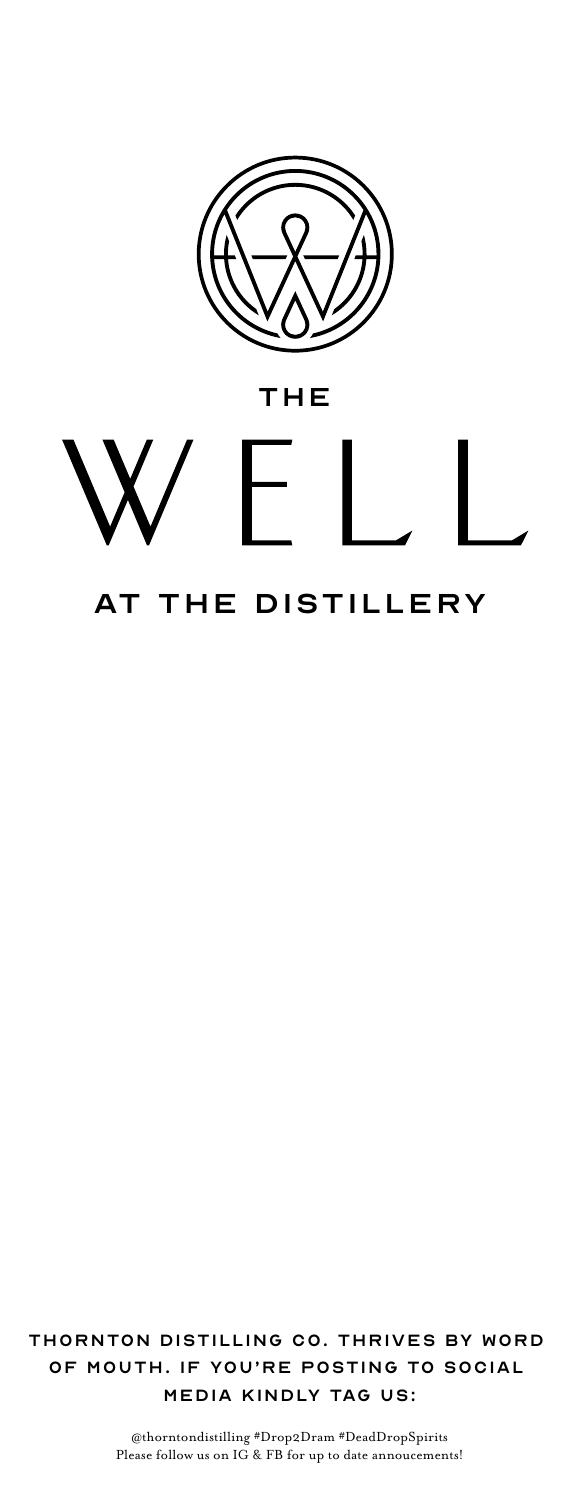| CLASSIC COCKTAILS                                                                                                                      |    |
|----------------------------------------------------------------------------------------------------------------------------------------|----|
|                                                                                                                                        |    |
| DARK 'N STORMY                                                                                                                         | 10 |
| Dead Drop Dark Rum, Ginger Beer, Lime, Fig Honey                                                                                       |    |
| <b>KENTUCKY MULE</b>                                                                                                                   | 10 |
| Dead Drop White Whiskey, Aronia Berry Liqueur, Ginger Beer                                                                             |    |
| OLD FASHIONED                                                                                                                          | 10 |
| Dead Drop Pecan Whiskey, Pecan Syrup, Aromatic & Orange Bitters                                                                        |    |
| NEGRONI                                                                                                                                | ıο |
| Dead Drop Gin, persimmon liqueur, orange and original Angostura<br>Bitters, burnt orange peel                                          |    |
| GIN BERRY                                                                                                                              |    |
| Dead Drop Gin, Cranberry, Lemon, Rosemary Simple Syrup                                                                                 | ıο |
| AUTUMN SKY                                                                                                                             | 10 |
| Dead Drop Vodka, Persimmon Liqueur, Cranberry                                                                                          |    |
| WHISKEY SOUR                                                                                                                           | ıο |
| Dead Drop Pecan Whiskey, Lemon, Egg White                                                                                              |    |
| <b>SLUSHY SPECIAL</b>                                                                                                                  | 8  |
| Ask Your Server for Today's Selection                                                                                                  |    |
| ABSINTHE RITUAL                                                                                                                        | 8  |
| Traditional I oz pour of Louchifer Absinthe with chilled water                                                                         |    |
| SPIRIT FLIGHT                                                                                                                          | 8  |
| Dead Drop Spirits (Pecan Whiskey, Rye Whiskey, Dark Rum, Silver Rum,<br>Gin) Flight includes a $\frac{1}{4}$ oz pour of each selection |    |